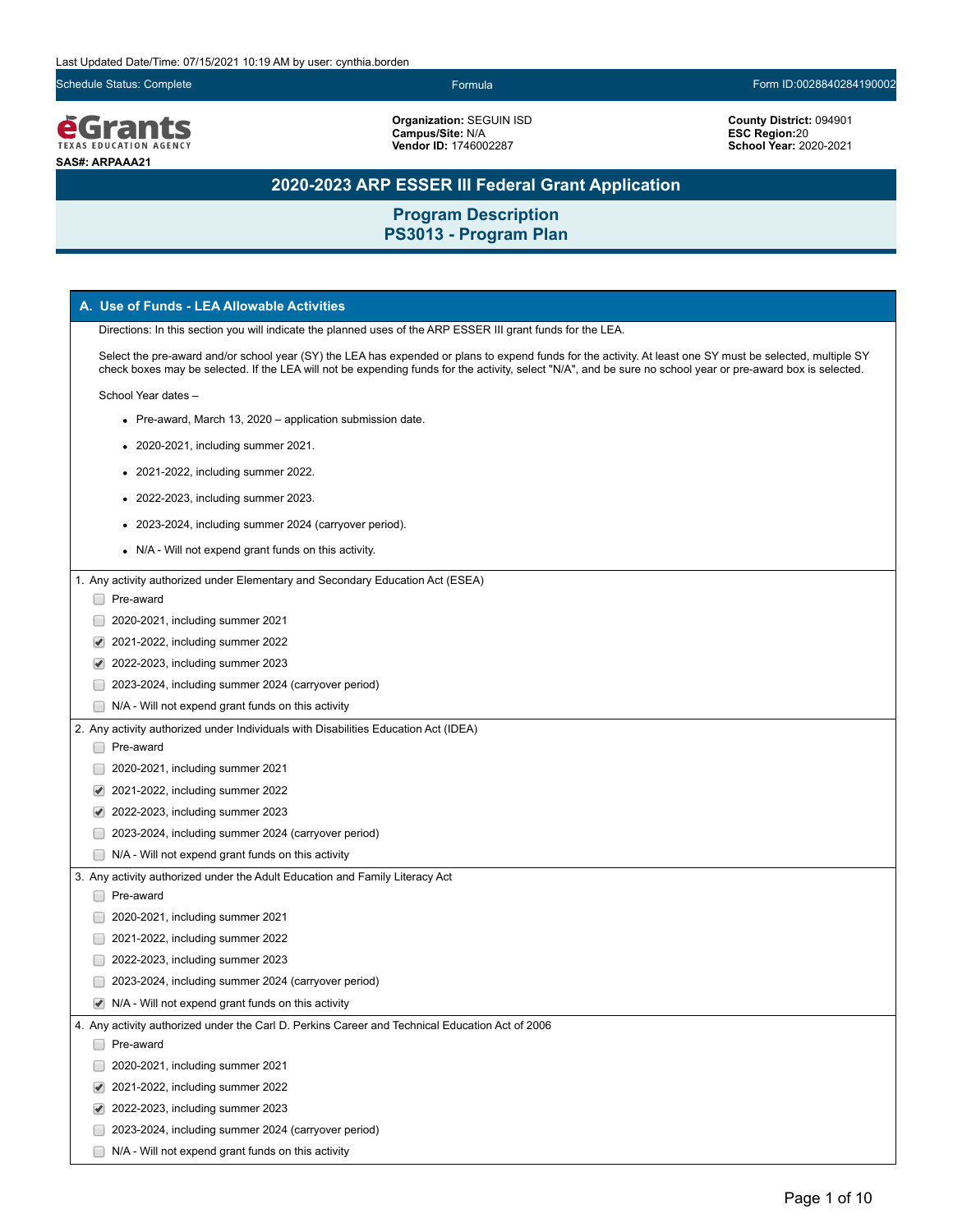Schedule Status: Complete Formula Form ID:0028840284190002

ecrants **EXAS EDUCATION AGEN SAS#: ARPAAA21**

**Organization:** SEGUIN ISD **Campus/Site:** N/A **Vendor ID:** 1746002287

**County District:** 094901 **ESC Region:**20 **School Year:** 2020-2021

### **2020-2023 ARP ESSER III Federal Grant Application**

**Program Description PS3014 - Program Narrative**

### **A. Pre-Award**

Directions: Enter "No" if no activity is marked as pre-award in Sections A and B in PS3013. You must enter an amount if any activity is marked as pre-award in Sections A and B in PS3013. The combination of an activity marked as pre-award in Sections A and B in PS3013 and an amount entered below will constitute the required prior approval process for pre-award costs.

1. Enter the total dollar amount of ESSER III funds to be charged as pre-award costs for the activities indicated in Sections A and B in PS3013 as occurring during pre-award (March 13, 2020, through the application submission date).

\$1,000,000

### **B. Minimum Required Set-Aside**

Directions: You must enter an amount that is at least 20% of your total budget. You will be required to report this set-aside by activity and student group in future reporting.

1. Enter the total dollar amount of ESSER III funds to be expended to meet the 20% minimum required set-aside for learning loss mitigation, including through afterschool, summer school, extended day/year programs, targeted to students from low-income families, students of color, English learners, children with disabilities, students experiencing homelessness, children in foster care, and migratory students.

\$5,226,295

2. Briefly describe the activities selected in PS3013 questions A16, A17, B1, B2, and/or B3. A response in at least one of these PS3013 questions is required.

Planning and implementing activities related to summer learning -- providing classroom instruction or online learning during summer months and addressing the needs of low-income students, SWD, English learners, migrant students, students experiencing homelessness, & children in foster care; Planning and implementing activities related to … supplemental afterschool programs -- providing classroom instruction or online learning … addressing the needs of lowincome students, SWD, English learners, migrant students, students experiencing homelessness, & children in foster care; Addressing learning loss among LEA students, including low-income students, SWD, English learners, racial & ethnic minorities, students experiencing homelessness, & children in foster care -- Implementing evidence-based activities to meet the comprehensive needs of students; and Addressing learning loss among LEA students, including lowincome students, SWD, English learners, racial & ethnic minorities, students experiencing homelessness, & children in foster care -- Providing information and assistance to parents & families on effectively supporting students.

3. Briefly describe the activities selected in PS3013 questions A6, A13, A15, A17, B1, B2, and/or B3. A response in at least one of these PS3013 questions is required.

 Providing mental health services and supports, including through implementation of evidence based full-service community schools; Planning and implementing activities related to ... supplemental afterschool programs -- providing classroom instruction or online learning ... addressing the needs of lowincome students, SWD, English learners, migrant students, students experiencing homelessness, & children in foster care; Addressing learning loss among LEA students, including low-income students, SWD, English learners, racial & ethnic minorities, students experiencing homelessness, & children in foster care -- Implementing evidence-based activities to meet the comprehensive needs of students; and addressing learning loss among LEA students, including lowincome students, SWD, English learners, racial & ethnic minorities, students experiencing homelessness, & children in foster care -- Providing information and assistance to parents & families on effectively supporting students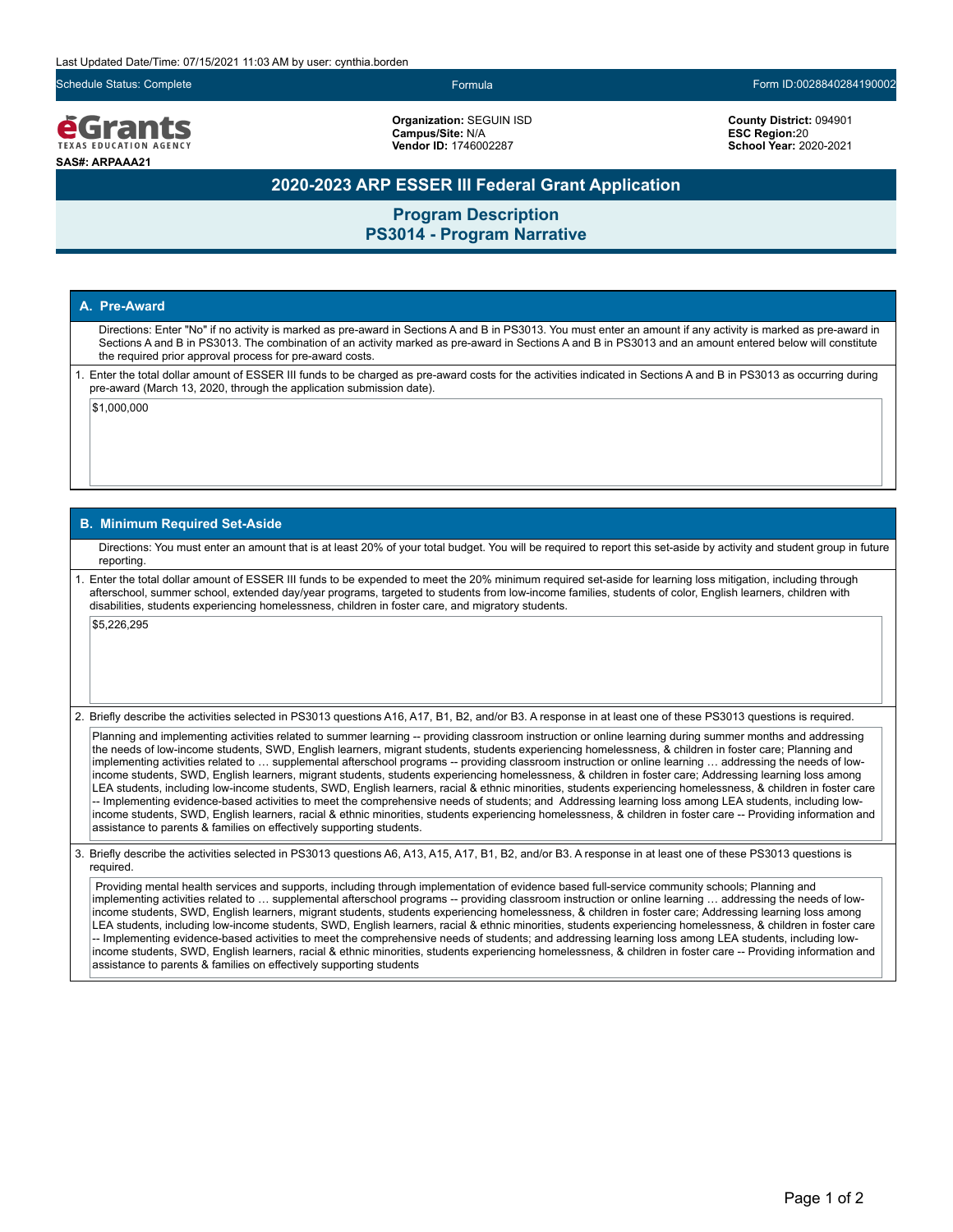

**Organization:** SEGUIN ISD **Campus/Site:** N/A **Vendor ID:** 1746002287

Schedule Status: Complete Formula Form ID:0028840284190002

**County District:** 094901 **ESC Region:**20 **School Year:** 2020-2021

## **2020-2023 ARP ESSER III Federal Grant Application**

**Program Description PS3014 - Program Narrative**

### **C. Safe Return to In-Person Instruction and Continuity of Services Plan**

Directions: Your plan must be made available for public comment and take any comments received into account before posting the final plan to the web site listed below. A previously developed plan may meet this compliance requirement if it meets the statutory requirements. TEA will randomly verify the plan is available at the link provided after Notice of Grant Awards (NOGAs) are issued.

1. Enter the direct web link to the LEA's web page where you post your required "Safe Return to In-Person Instruction and Continuity of Services Plan" and the PS3013 and PS3014 program schedules to this application, or a separate document containing all the information included in the program schedules, serving as the LEA's plan for the uses of ARP ESSER III funds within 30 days of receiving your ESSER III Grant NOGA. These plans must be reviewed at least every 6 months and updated as appropriate.

https://www.seguin.k12.tx.us/page/required.home#esser

### **D. Prevention and Mitigation Strategies Consistent with Centers for Disease Control and Prevention (CDC)**

1. Briefly describe the activities selected in PS3013 questions A5, A8, A9, B5, B6, B7, B8, and/or B9. If none of these activities were selected, enter "No prevention and mitigation strategies funded."

Purchasing supplies to sanitize and clean the facilities of the LEA, including buildings operated by the LEA.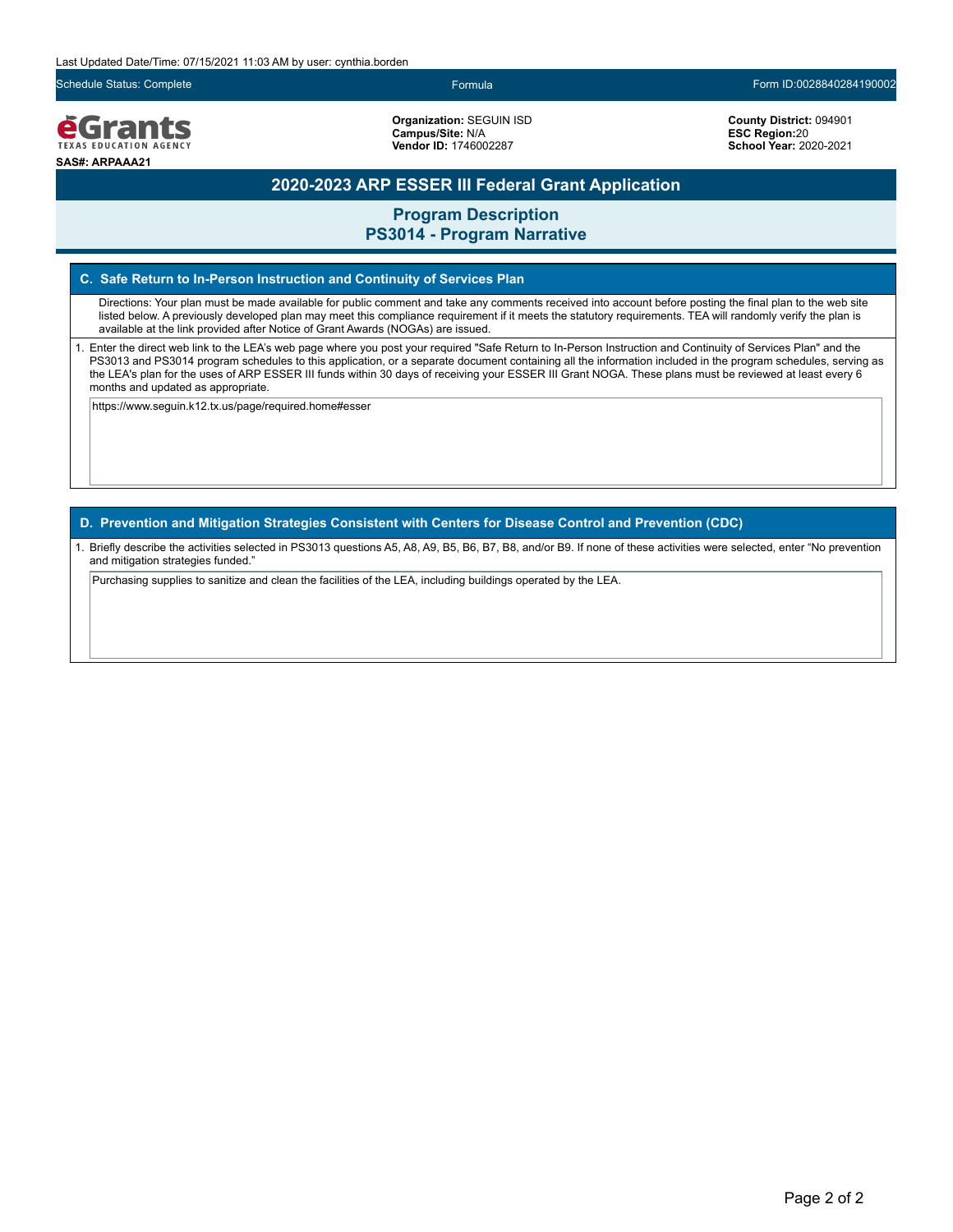Schedule Status: Complete Form ID:0028840284190002

*<u>EGrants</u>* **SAS#: ARPAAA21**

**Organization:** SEGUIN ISD **Campus/Site:** N/A **Vendor ID:** 1746002287

**County District:** 094901 **ESC Region:**20 **School Year:** 2020-2021

# **2020-2023 ARP ESSER III Federal Grant Application**

|   | 5. Coordination of preparedness and response efforts of LEA with State and local public health departments, and other relevant agencies, to improve coordinated<br>responses among such entities to prevent, prepare for, and respond to coronavirus                                                 |
|---|------------------------------------------------------------------------------------------------------------------------------------------------------------------------------------------------------------------------------------------------------------------------------------------------------|
|   | Pre-award                                                                                                                                                                                                                                                                                            |
|   | 2020-2021, including summer 2021                                                                                                                                                                                                                                                                     |
|   | 2021-2022, including summer 2022                                                                                                                                                                                                                                                                     |
|   | 2022-2023, including summer 2023                                                                                                                                                                                                                                                                     |
|   | 2023-2024, including summer 2024 (carryover period)                                                                                                                                                                                                                                                  |
|   | N/A - Will not expend grant funds on this activity<br>✔                                                                                                                                                                                                                                              |
|   | 6. Activities to address the unique needs of low-income students, students with disabilities (SWD), English learners, racial and ethnic minorities, students<br>experiencing homelessness, and foster care youth, including how outreach and service delivery will meet the needs of each population |
|   | Pre-award                                                                                                                                                                                                                                                                                            |
|   | 2020-2021, including summer 2021                                                                                                                                                                                                                                                                     |
|   | 2021-2022, including summer 2022                                                                                                                                                                                                                                                                     |
|   | 2022-2023, including summer 2023                                                                                                                                                                                                                                                                     |
|   | 2023-2024, including summer 2024 (carryover period)                                                                                                                                                                                                                                                  |
| ✔ | N/A - Will not expend grant funds on this activity                                                                                                                                                                                                                                                   |
|   | 7. Developing and implementing procedures and systems to improve the preparedness and response efforts of LEA                                                                                                                                                                                        |
|   | Pre-award                                                                                                                                                                                                                                                                                            |
|   | 2020-2021, including summer 2021                                                                                                                                                                                                                                                                     |
|   | 2021-2022, including summer 2022                                                                                                                                                                                                                                                                     |
|   | 2022-2023, including summer 2023                                                                                                                                                                                                                                                                     |
|   | 2023-2024, including summer 2024 (carryover period)                                                                                                                                                                                                                                                  |
|   | N/A - Will not expend grant funds on this activity<br>✔                                                                                                                                                                                                                                              |
|   | 8. Training and professional development for staff of the LEA on sanitation and minimizing the spread of infectious diseases                                                                                                                                                                         |
|   | Pre-award                                                                                                                                                                                                                                                                                            |
|   | 2020-2021, including summer 2021                                                                                                                                                                                                                                                                     |
|   | 2021-2022, including summer 2022                                                                                                                                                                                                                                                                     |
|   | 2022-2023, including summer 2023                                                                                                                                                                                                                                                                     |
|   | 2023-2024, including summer 2024 (carryover period)                                                                                                                                                                                                                                                  |
|   | N/A - Will not expend grant funds on this activity<br>$\blacktriangledown$                                                                                                                                                                                                                           |
|   | 9. Purchasing supplies to sanitize and clean the facilities of the LEA, including buildings operated by the LEA                                                                                                                                                                                      |
|   | Pre-award                                                                                                                                                                                                                                                                                            |
|   | 2020-2021, including summer 2021                                                                                                                                                                                                                                                                     |
|   | ✔<br>2021-2022, including summer 2022                                                                                                                                                                                                                                                                |
|   | 2022-2023, including summer 2023<br>✔                                                                                                                                                                                                                                                                |
|   | 2023-2024, including summer 2024 (carryover period)                                                                                                                                                                                                                                                  |
|   | N/A - Will not expend grant funds on this activity                                                                                                                                                                                                                                                   |
|   |                                                                                                                                                                                                                                                                                                      |
|   |                                                                                                                                                                                                                                                                                                      |
|   |                                                                                                                                                                                                                                                                                                      |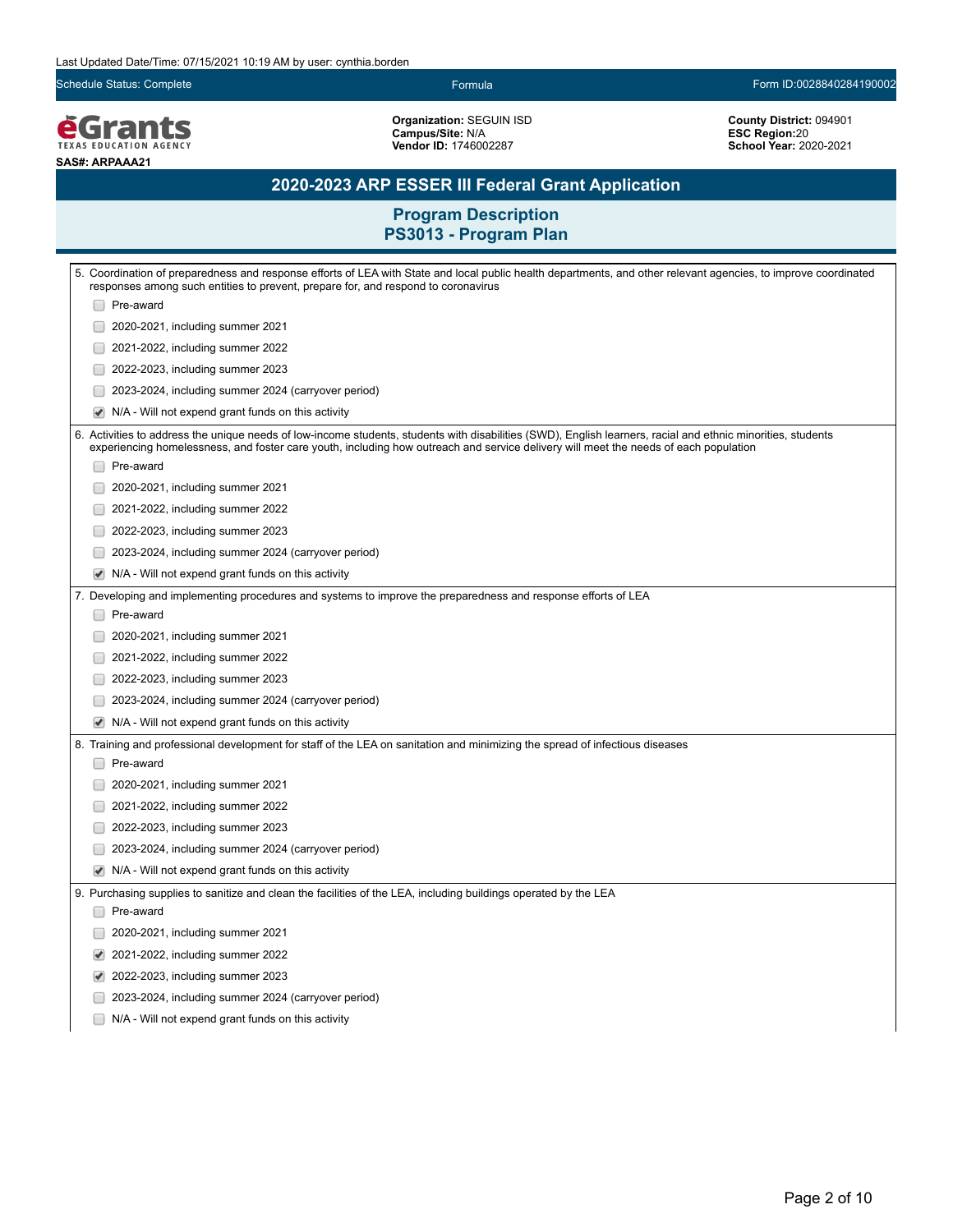Schedule Status: Complete Form ID:0028840284190002

*<u>EGrants</u>* **SAS#: ARPAAA21**

**Organization:** SEGUIN ISD **Campus/Site:** N/A **Vendor ID:** 1746002287

**County District:** 094901 **ESC Region:**20 **School Year:** 2020-2021

# **2020-2023 ARP ESSER III Federal Grant Application**

| 10. Planning for, coordinating, and implementing activities during long-term closures, including providing meals to eligible students                                                                                                                                                        |  |
|----------------------------------------------------------------------------------------------------------------------------------------------------------------------------------------------------------------------------------------------------------------------------------------------|--|
| □ Pre-award                                                                                                                                                                                                                                                                                  |  |
| 2020-2021, including summer 2021                                                                                                                                                                                                                                                             |  |
| 2021-2022, including summer 2022                                                                                                                                                                                                                                                             |  |
| 2022-2023, including summer 2023                                                                                                                                                                                                                                                             |  |
| 2023-2024, including summer 2024 (carryover period)                                                                                                                                                                                                                                          |  |
| N/A - Will not expend grant funds on this activity                                                                                                                                                                                                                                           |  |
| 11. Planning for, coordinating, and implementing activities during long-term closures,  including providing technology for online learning to all students                                                                                                                                   |  |
| Pre-award                                                                                                                                                                                                                                                                                    |  |
| 2020-2021, including summer 2021                                                                                                                                                                                                                                                             |  |
| 2021-2022, including summer 2022                                                                                                                                                                                                                                                             |  |
| 2022-2023, including summer 2023                                                                                                                                                                                                                                                             |  |
| 2023-2024, including summer 2024 (carryover period)                                                                                                                                                                                                                                          |  |
| N/A - Will not expend grant funds on this activity                                                                                                                                                                                                                                           |  |
| 12. Planning for, coordinating, and implementing activities during long-term closures,  how to provide guidance for carrying out requirements under IDEA                                                                                                                                     |  |
| Pre-award                                                                                                                                                                                                                                                                                    |  |
| 2020-2021, including summer 2021                                                                                                                                                                                                                                                             |  |
| 2021-2022, including summer 2022                                                                                                                                                                                                                                                             |  |
| 2022-2023, including summer 2023                                                                                                                                                                                                                                                             |  |
| 2023-2024, including summer 2024 (carryover period)                                                                                                                                                                                                                                          |  |
| N/A - Will not expend grant funds on this activity                                                                                                                                                                                                                                           |  |
| 13. Planning for, coordinating, and implementing activities during long-term closures,  how to ensure other educational services can continue to be provided<br>consistent with all Federal, State, and local requirements                                                                   |  |
| Pre-award                                                                                                                                                                                                                                                                                    |  |
| 2020-2021, including summer 2021                                                                                                                                                                                                                                                             |  |
| 2021-2022, including summer 2022                                                                                                                                                                                                                                                             |  |
| 2022-2023, including summer 2023                                                                                                                                                                                                                                                             |  |
| 2023-2024, including summer 2024 (carryover period)                                                                                                                                                                                                                                          |  |
| N/A - Will not expend grant funds on this activity                                                                                                                                                                                                                                           |  |
| 14. Purchasing educational technology (hardware, software, and connectivity) for students  that aids in regular/substantive educational interaction between<br>students and instructors, including low-income students and SWD, which may include assistive technology or adaptive equipment |  |
| $\blacktriangleright$ Pre-award                                                                                                                                                                                                                                                              |  |
| 2020-2021, including summer 2021                                                                                                                                                                                                                                                             |  |
| 2021-2022, including summer 2022                                                                                                                                                                                                                                                             |  |
| 2022-2023, including summer 2023                                                                                                                                                                                                                                                             |  |
| 2023-2024, including summer 2024 (carryover period)                                                                                                                                                                                                                                          |  |
| N/A - Will not expend grant funds on this activity                                                                                                                                                                                                                                           |  |
|                                                                                                                                                                                                                                                                                              |  |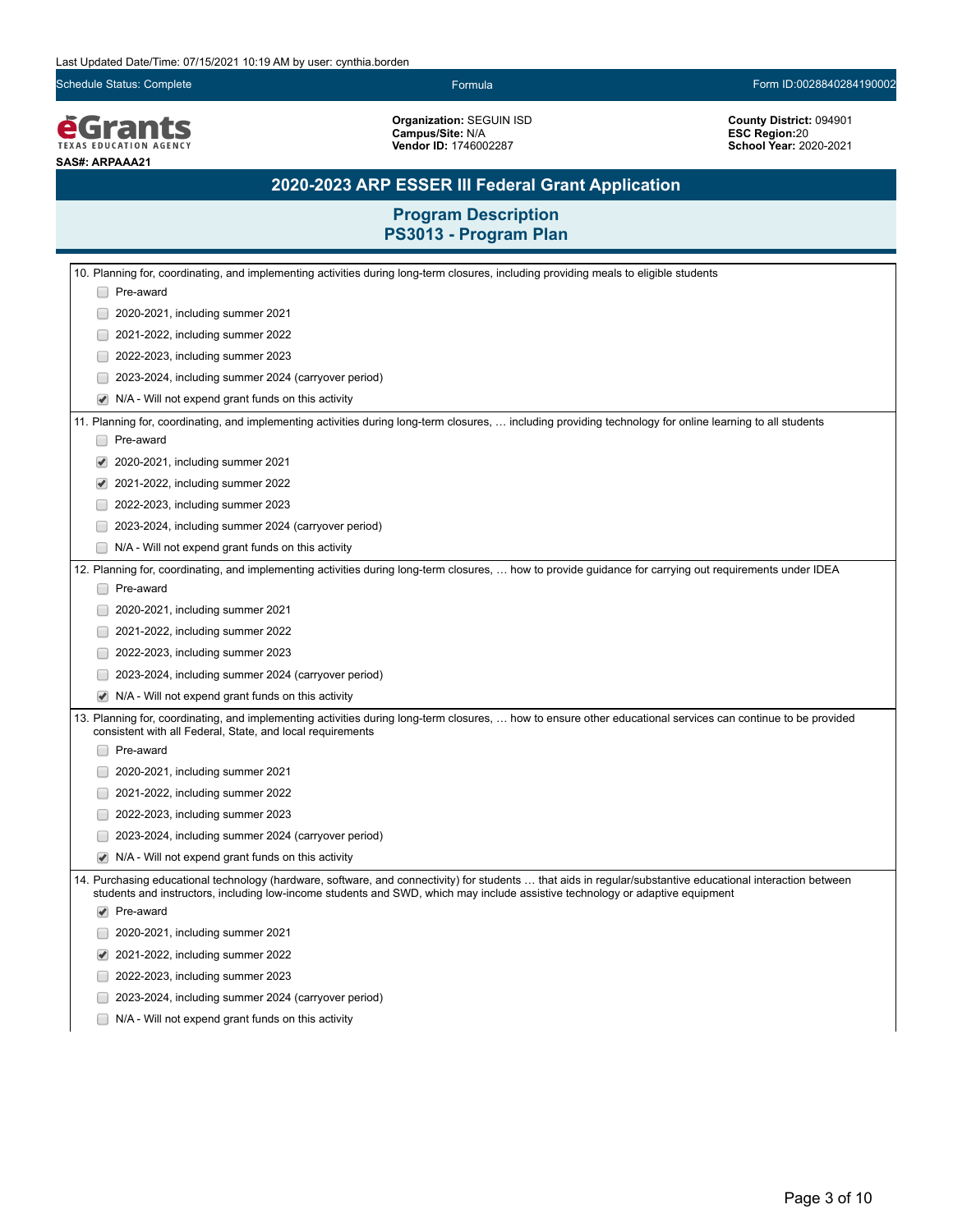Schedule Status: Complete Formula Form ID:0028840284190002

**EGrants SAS#: ARPAAA21**

**Organization:** SEGUIN ISD **Campus/Site:** N/A **Vendor ID:** 1746002287

**County District:** 094901 **ESC Region:**20 **School Year:** 2020-2021

# **2020-2023 ARP ESSER III Federal Grant Application**

|                                                                                                                                                                                                                                                                                                           | 15. Providing mental health services and supports, including through implementation of evidence based full-service community schools |  |  |
|-----------------------------------------------------------------------------------------------------------------------------------------------------------------------------------------------------------------------------------------------------------------------------------------------------------|--------------------------------------------------------------------------------------------------------------------------------------|--|--|
|                                                                                                                                                                                                                                                                                                           | Pre-award                                                                                                                            |  |  |
|                                                                                                                                                                                                                                                                                                           | 2020-2021, including summer 2021                                                                                                     |  |  |
| ✔                                                                                                                                                                                                                                                                                                         | 2021-2022, including summer 2022                                                                                                     |  |  |
|                                                                                                                                                                                                                                                                                                           | 2022-2023, including summer 2023                                                                                                     |  |  |
|                                                                                                                                                                                                                                                                                                           | 2023-2024, including summer 2024 (carryover period)                                                                                  |  |  |
|                                                                                                                                                                                                                                                                                                           | N/A - Will not expend grant funds on this activity                                                                                   |  |  |
| 16. Planning and implementing activities related to summer learning -- providing classroom instruction or online learning during summer months and addressing the<br>needs of low-income students, SWD, English learners, migrant students, students experiencing homelessness, & children in foster care |                                                                                                                                      |  |  |
|                                                                                                                                                                                                                                                                                                           | Pre-award                                                                                                                            |  |  |
|                                                                                                                                                                                                                                                                                                           | 2020-2021, including summer 2021                                                                                                     |  |  |
|                                                                                                                                                                                                                                                                                                           | 2021-2022, including summer 2022                                                                                                     |  |  |
|                                                                                                                                                                                                                                                                                                           | 2022-2023, including summer 2023                                                                                                     |  |  |
|                                                                                                                                                                                                                                                                                                           | 2023-2024, including summer 2024 (carryover period)                                                                                  |  |  |
|                                                                                                                                                                                                                                                                                                           | N/A - Will not expend grant funds on this activity                                                                                   |  |  |
| 17. Planning and implementing activities related to  supplemental afterschool programs -- providing classroom instruction or online learning  addressing the<br>needs of low-income students, SWD, English learners, migrant students, students experiencing homelessness, & children in foster care      |                                                                                                                                      |  |  |
|                                                                                                                                                                                                                                                                                                           | Pre-award                                                                                                                            |  |  |
|                                                                                                                                                                                                                                                                                                           | 2020-2021, including summer 2021                                                                                                     |  |  |
|                                                                                                                                                                                                                                                                                                           | 2021-2022, including summer 2022                                                                                                     |  |  |
|                                                                                                                                                                                                                                                                                                           | 2022-2023, including summer 2023                                                                                                     |  |  |
|                                                                                                                                                                                                                                                                                                           | 2023-2024, including summer 2024 (carryover period)                                                                                  |  |  |
|                                                                                                                                                                                                                                                                                                           | N/A - Will not expend grant funds on this activity                                                                                   |  |  |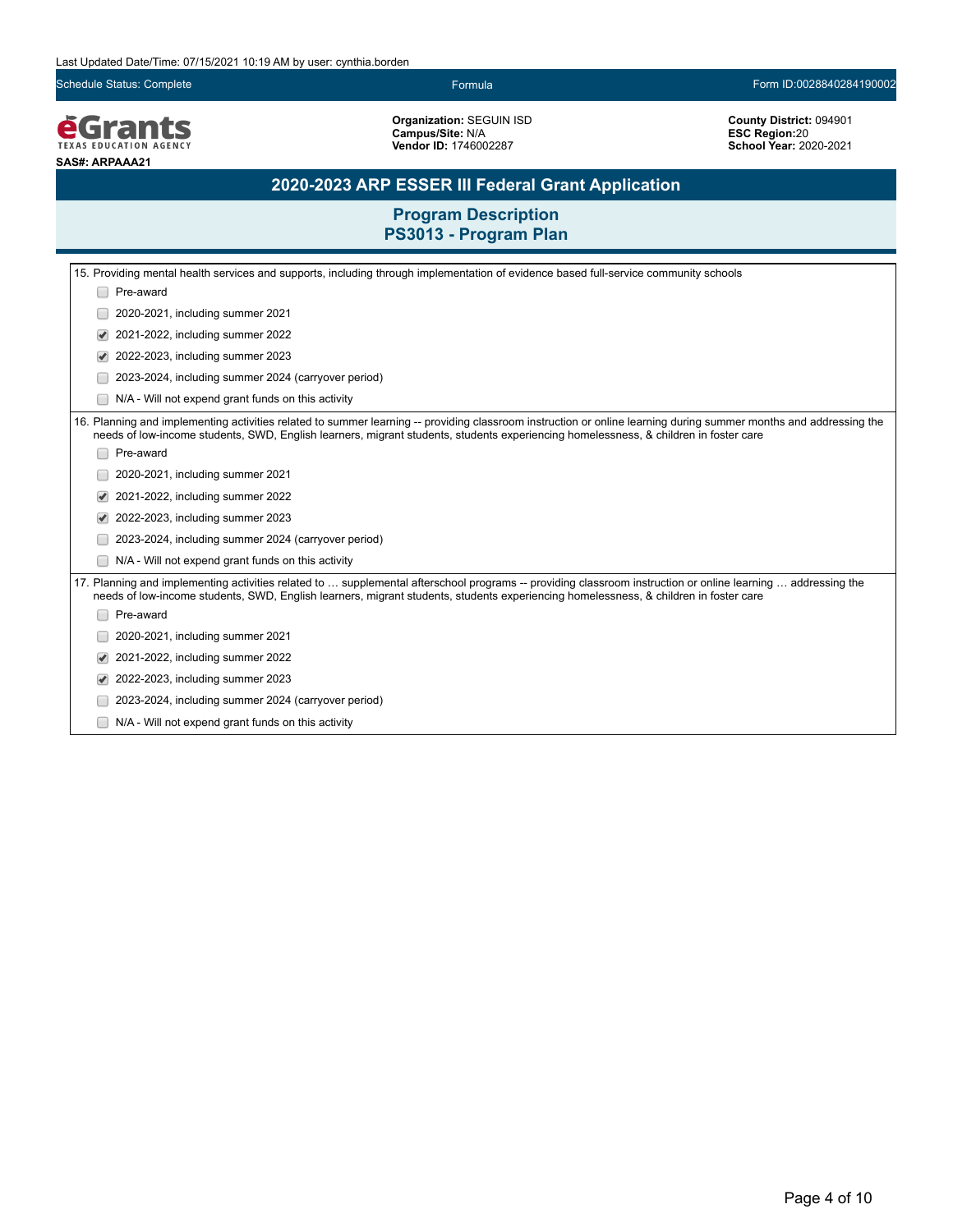Schedule Status: Complete Formula Form ID:0028840284190002

*<u>EGrants</u>* **SAS#: ARPAAA21**

**Organization:** SEGUIN ISD **Campus/Site:** N/A **Vendor ID:** 1746002287

**County District:** 094901 **ESC Region:**20 **School Year:** 2020-2021

# **2020-2023 ARP ESSER III Federal Grant Application**

**Program Description**

| PS3013 - Program Plan                                                                                                                                                                                                                                                                                                      |
|----------------------------------------------------------------------------------------------------------------------------------------------------------------------------------------------------------------------------------------------------------------------------------------------------------------------------|
| B. Use of Funds - LEA Allowable Activities (continued)                                                                                                                                                                                                                                                                     |
| Directions: In this section you will indicate the planned uses of the ARP ESSER III grant funds for the LEA.                                                                                                                                                                                                               |
| Select the pre-award and/or school year (SY) the LEA has expended or plans to expend funds for the activity. At least one SY must be selected, multiple SY<br>check boxes may be selected. If the LEA will not be expending funds for the activity, select "N/A", and be sure no school year or pre-award box is selected. |
| School Year dates -                                                                                                                                                                                                                                                                                                        |
| • Pre-award, March 13, 2020 – application submission date.                                                                                                                                                                                                                                                                 |
| 2020-2021, including summer 2021.                                                                                                                                                                                                                                                                                          |
| 2021-2022, including summer 2022.                                                                                                                                                                                                                                                                                          |
| 2022-2023, including summer 2023.                                                                                                                                                                                                                                                                                          |
| 2023-2024, including summer 2024 (carryover period).                                                                                                                                                                                                                                                                       |
| • N/A - Will not expend grant funds on this activity.                                                                                                                                                                                                                                                                      |
| 1. Addressing learning loss among LEA students, including low-income students, SWD, English learners, racial & ethnic minorities, students experiencing                                                                                                                                                                    |
| homelessness, & children in foster care -- Administering and using high-quality assessments                                                                                                                                                                                                                                |
| Pre-award                                                                                                                                                                                                                                                                                                                  |
| 2020-2021, including summer 2021                                                                                                                                                                                                                                                                                           |
| 2021-2022, including summer 2022                                                                                                                                                                                                                                                                                           |
| 2022-2023, including summer 2023                                                                                                                                                                                                                                                                                           |
| 2023-2024, including summer 2024 (carryover period)                                                                                                                                                                                                                                                                        |
| N/A - Will not expend grant funds on this activity                                                                                                                                                                                                                                                                         |
| 2. Addressing learning loss among LEA students, including low-income students, SWD, English learners, racial & ethnic minorities, students experiencing<br>homelessness, & children in foster care -- Implementing evidence-based activities to meet the comprehensive needs of students                                   |
| Pre-award                                                                                                                                                                                                                                                                                                                  |
| 2020-2021, including summer 2021                                                                                                                                                                                                                                                                                           |
| 2021-2022, including summer 2022                                                                                                                                                                                                                                                                                           |
| 2022-2023, including summer 2023                                                                                                                                                                                                                                                                                           |
| 2023-2024, including summer 2024 (carryover period)                                                                                                                                                                                                                                                                        |
| N/A - Will not expend grant funds on this activity                                                                                                                                                                                                                                                                         |
| 3. Addressing learning loss among LEA students, including low-income students, SWD, English learners, racial & ethnic minorities, students experiencing<br>homelessness, & children in foster care -- Providing information and assistance to parents & families on effectively supporting students                        |
| Pre-award                                                                                                                                                                                                                                                                                                                  |
| 2020-2021, including summer 2021                                                                                                                                                                                                                                                                                           |
| 2021-2022, including summer 2022                                                                                                                                                                                                                                                                                           |
| 2022-2023, including summer 2023                                                                                                                                                                                                                                                                                           |
| 2023-2024, including summer 2024 (carryover period)                                                                                                                                                                                                                                                                        |
| N/A - Will not expend grant funds on this activity                                                                                                                                                                                                                                                                         |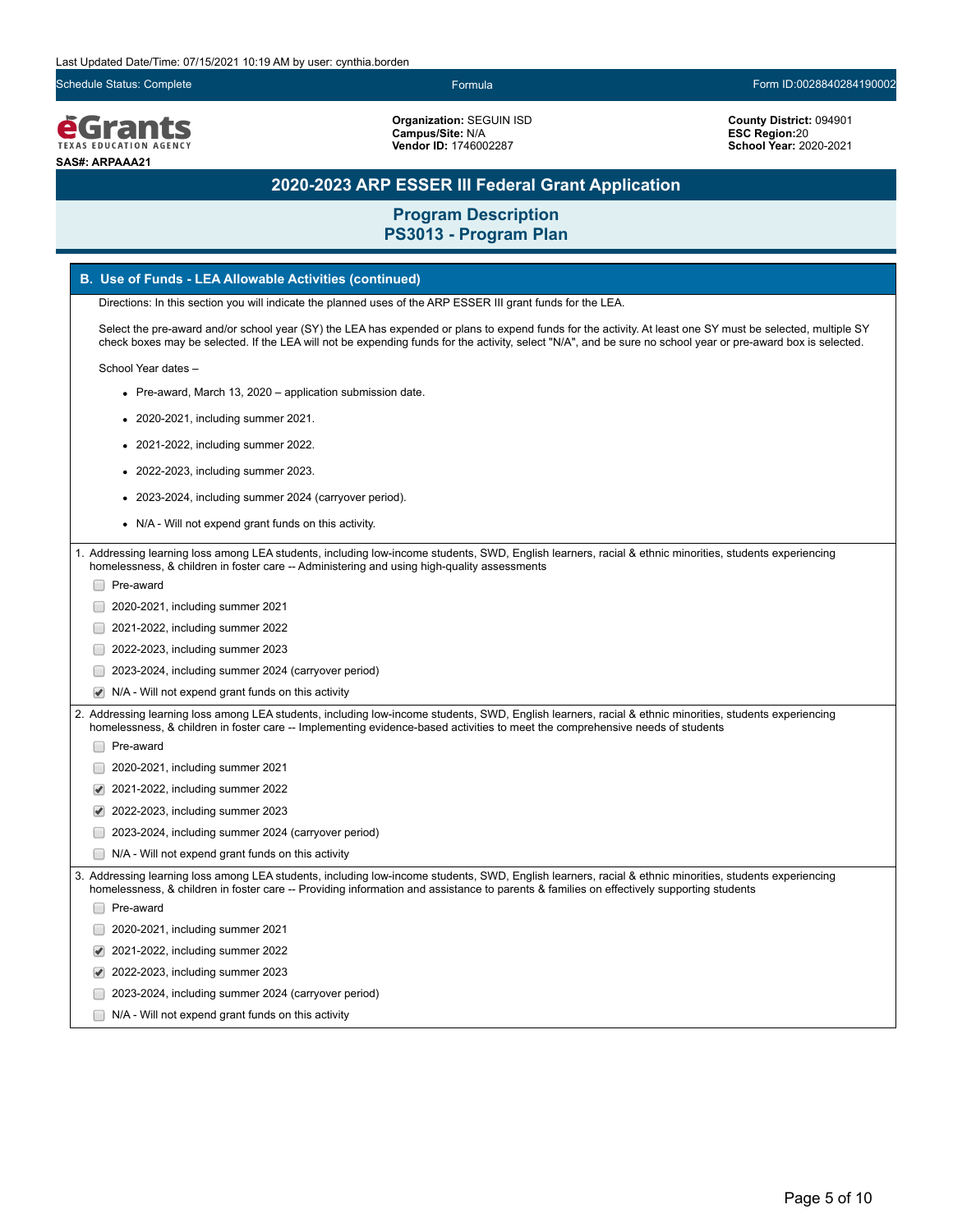Schedule Status: Complete Form ID:0028840284190002

*<u>EGrants</u>* **SAS#: ARPAAA21**

**Organization:** SEGUIN ISD **Campus/Site:** N/A **Vendor ID:** 1746002287

**County District:** 094901 **ESC Region:**20 **School Year:** 2020-2021

# **2020-2023 ARP ESSER III Federal Grant Application**

| 4. Addressing learning loss among LEA students, including low-income students, SWD, English learners, racial & ethnic minorities, students experiencing<br>homelessness, & children in foster care -- Tracking student attendance and improving student engagement in distance education |
|------------------------------------------------------------------------------------------------------------------------------------------------------------------------------------------------------------------------------------------------------------------------------------------|
| Pre-award                                                                                                                                                                                                                                                                                |
| 2020-2021, including summer 2021                                                                                                                                                                                                                                                         |
| 2021-2022, including summer 2022<br>✔                                                                                                                                                                                                                                                    |
| 2022-2023, including summer 2023<br>✔                                                                                                                                                                                                                                                    |
| 2023-2024, including summer 2024 (carryover period)                                                                                                                                                                                                                                      |
| N/A - Will not expend grant funds on this activity                                                                                                                                                                                                                                       |
| 5. School facility repairs and improvements to enable operation of schools to reduce risk of virus transmission and exposure to environmental health hazards, and to<br>support student health needs                                                                                     |
| Pre-award                                                                                                                                                                                                                                                                                |
| 2020-2021, including summer 2021                                                                                                                                                                                                                                                         |
| 2021-2022, including summer 2022                                                                                                                                                                                                                                                         |
| 2022-2023, including summer 2023                                                                                                                                                                                                                                                         |
| 2023-2024, including summer 2024 (carryover period)                                                                                                                                                                                                                                      |
| N/A - Will not expend grant funds on this activity<br>✔                                                                                                                                                                                                                                  |
| 6. Inspection, testing, maintenance, repair, replacement, and upgrade projects to improve the indoor air quality in school facilities, including  mechanical and non-<br>mechanical heating, ventilation, and air conditioning systems                                                   |
| Pre-award                                                                                                                                                                                                                                                                                |
| 2020-2021, including summer 2021                                                                                                                                                                                                                                                         |
| 2021-2022, including summer 2022                                                                                                                                                                                                                                                         |
| 2022-2023, including summer 2023                                                                                                                                                                                                                                                         |
| 2023-2024, including summer 2024 (carryover period)                                                                                                                                                                                                                                      |
| N/A - Will not expend grant funds on this activity<br>$\blacktriangledown$                                                                                                                                                                                                               |
| 7. Inspection, testing, maintenance, repair, replacement, and upgrade projects to improve the indoor air quality in school facilities, including … filtering, purification<br>and other air cleaning, fans, control systems                                                              |
| Pre-award                                                                                                                                                                                                                                                                                |
| 2020-2021, including summer 2021                                                                                                                                                                                                                                                         |
| 2021-2022, including summer 2022                                                                                                                                                                                                                                                         |
| 2022-2023, including summer 2023                                                                                                                                                                                                                                                         |
| 2023-2024, including summer 2024 (carryover period)                                                                                                                                                                                                                                      |
| N/A - Will not expend grant funds on this activity                                                                                                                                                                                                                                       |
| 8. Inspection, testing, maintenance, repair, replacement, and upgrade projects to improve the indoor air quality in school facilities, including  window and door<br>repair and replacement                                                                                              |
| □ Pre-award                                                                                                                                                                                                                                                                              |
| 2020-2021, including summer 2021                                                                                                                                                                                                                                                         |
| 2021-2022, including summer 2022                                                                                                                                                                                                                                                         |
| 2022-2023, including summer 2023                                                                                                                                                                                                                                                         |
| 2023-2024, including summer 2024 (carryover period)                                                                                                                                                                                                                                      |
| $\blacktriangleright$ N/A - Will not expend grant funds on this activity                                                                                                                                                                                                                 |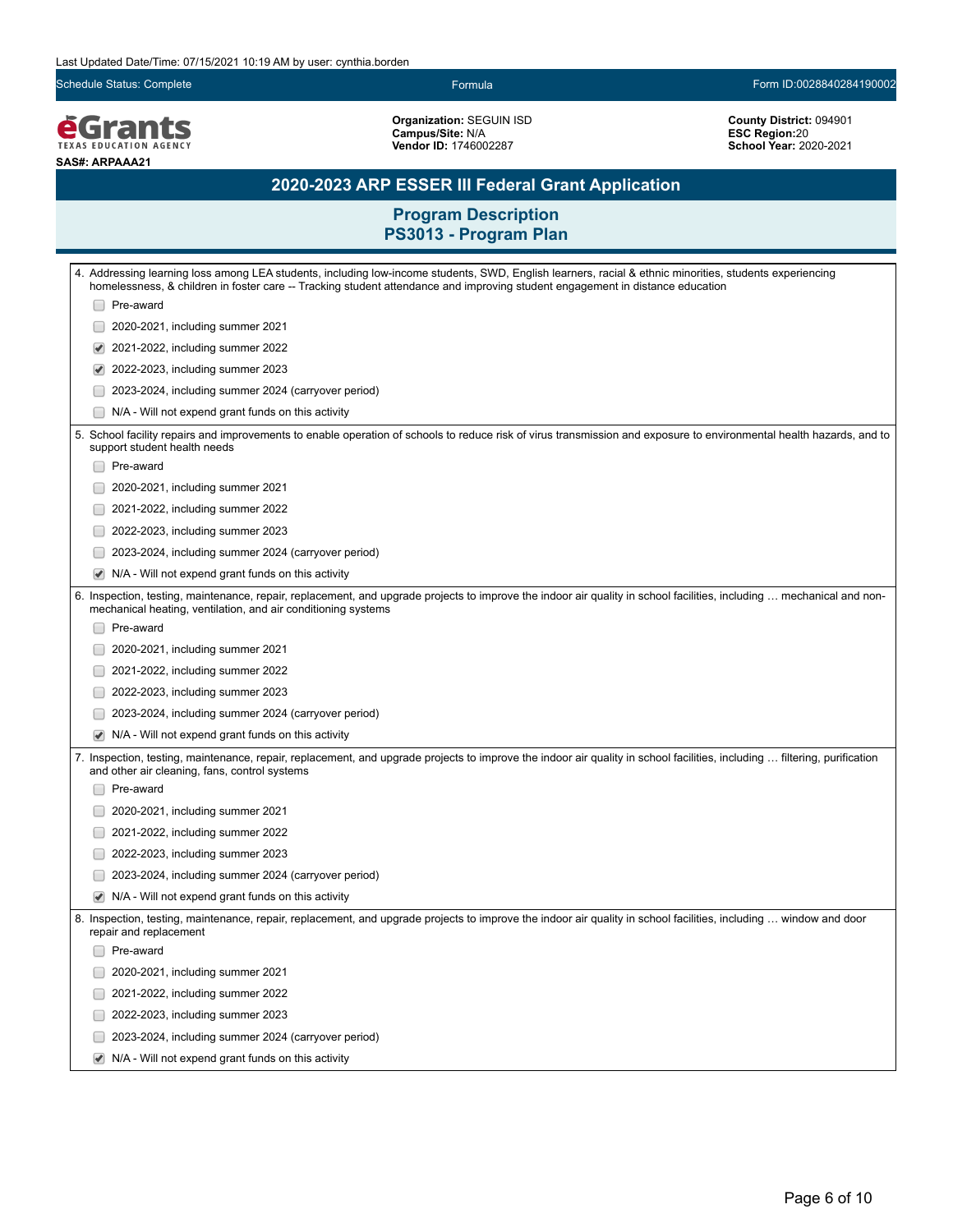Schedule Status: Complete Formula Form ID:0028840284190002

**EGrants SAS#: ARPAAA21**

**Organization:** SEGUIN ISD **Campus/Site:** N/A **Vendor ID:** 1746002287

**County District:** 094901 **ESC Region:**20 **School Year:** 2020-2021

# **2020-2023 ARP ESSER III Federal Grant Application**

|                                                                                            | 9. Developing strategies and implementing public health protocols including, to the greatest extent practicable, policies in line with guidance from CDC for the<br>reopening and operation of school facilities |  |
|--------------------------------------------------------------------------------------------|------------------------------------------------------------------------------------------------------------------------------------------------------------------------------------------------------------------|--|
|                                                                                            | Pre-award                                                                                                                                                                                                        |  |
|                                                                                            | 2020-2021, including summer 2021                                                                                                                                                                                 |  |
|                                                                                            | 2021-2022, including summer 2022                                                                                                                                                                                 |  |
|                                                                                            | 2022-2023, including summer 2023                                                                                                                                                                                 |  |
|                                                                                            | 2023-2024, including summer 2024 (carryover period)                                                                                                                                                              |  |
|                                                                                            | N/A - Will not expend grant funds on this activity                                                                                                                                                               |  |
|                                                                                            | 10. Other activities that are necessary to maintain the operation of and continuity of services in the LEA                                                                                                       |  |
|                                                                                            | $\blacktriangleright$ Pre-award                                                                                                                                                                                  |  |
|                                                                                            | 2020-2021, including summer 2021                                                                                                                                                                                 |  |
| V                                                                                          | 2021-2022, including summer 2022                                                                                                                                                                                 |  |
|                                                                                            | 2022-2023, including summer 2023                                                                                                                                                                                 |  |
|                                                                                            | 2023-2024, including summer 2024 (carryover period)                                                                                                                                                              |  |
|                                                                                            | N/A - Will not expend grant funds on this activity                                                                                                                                                               |  |
| 11. Other activities that are necessary to  continuing to employ existing staff of the LEA |                                                                                                                                                                                                                  |  |
| $\blacktriangledown$                                                                       | Pre-award                                                                                                                                                                                                        |  |
|                                                                                            | 2020-2021, including summer 2021                                                                                                                                                                                 |  |
| $\blacktriangledown$                                                                       | 2021-2022, including summer 2022                                                                                                                                                                                 |  |
|                                                                                            | 2022-2023, including summer 2023                                                                                                                                                                                 |  |
|                                                                                            | 2023-2024, including summer 2024 (carryover period)                                                                                                                                                              |  |
|                                                                                            | N/A - Will not expend grant funds on this activity                                                                                                                                                               |  |
|                                                                                            |                                                                                                                                                                                                                  |  |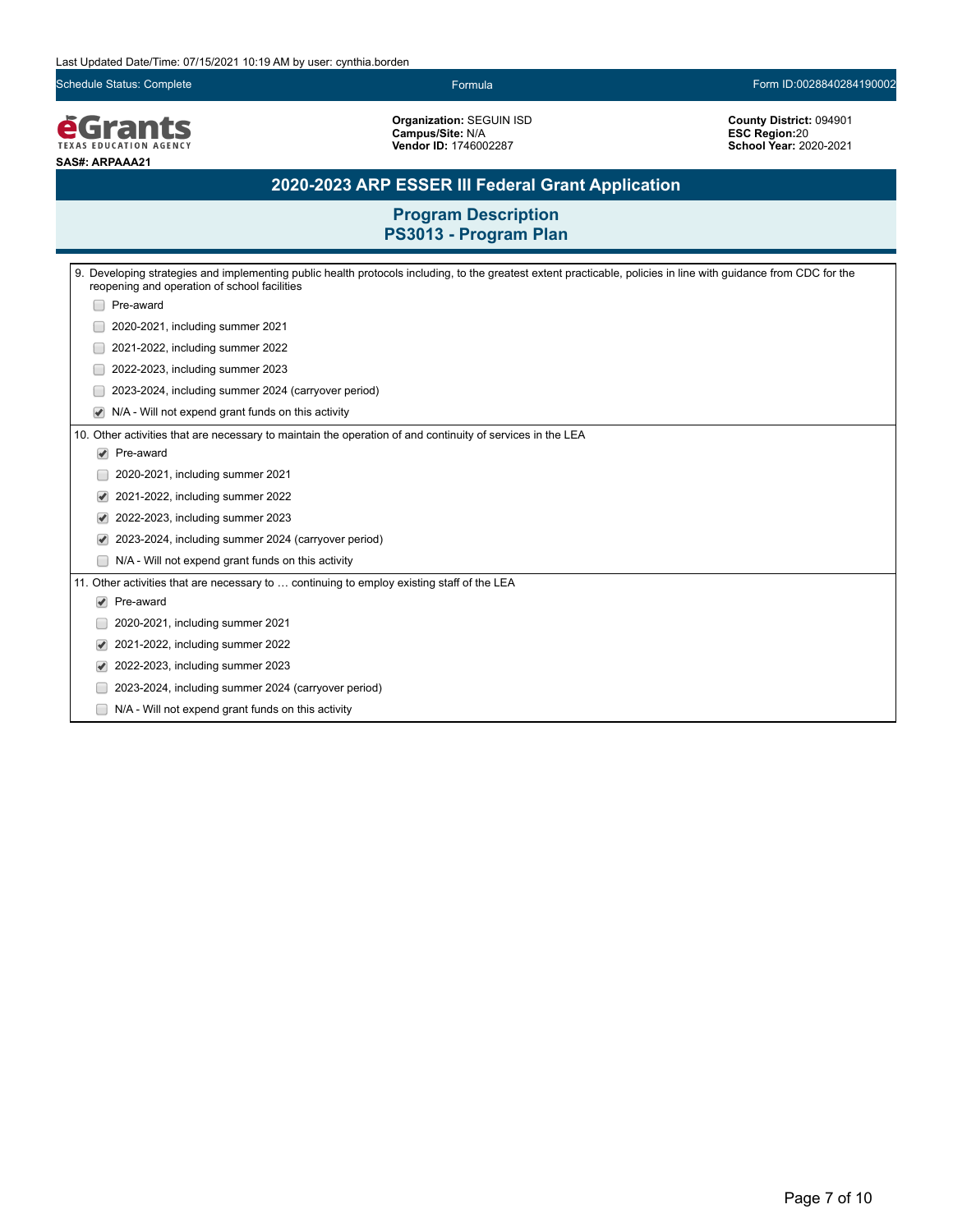**e**Grants **TEXAS EDUCATION AGENCY SAS#: ARPAAA21**

**Organization:** SEGUIN ISD **Campus/Site:** N/A **Vendor ID:** 1746002287

**County District:** 094901 **ESC Region:**20 **School Year:** 2020-2021

## **2020-2023 ARP ESSER III Federal Grant Application**

## **Program Description PS3013 - Program Plan**

### **C. LEA Needs Process**

- 1. Which of the following processes did the LEA follow to determine the needs of the LEA caused by the pandemic that would not be reimbursed by other fund sources (Federal Emergency Management Agency (FEMA), Child Nutrition Program, Child Care & Development Block Grant (CCDBG))? Directions: Select the types of activities the LEA followed in conducting its process to identify the added needs caused by the pandemic. Check all that apply.
	- LEA conducted surveys to district-level staff.
	- LEA conducted surveys to campus-level staff.
	- LEA conducted surveys to parents.
	- **LEA** conducted surveys to students.
	- LEA surveyed community groups (i.e., government officials, business, law enforcement, nonprofit organizations, etc.).
	- LEA sent direct communication to staff, parents, and/or students to gather input.
	- LEA reviewed and analyzed data from local and state health authorities.
	- LEA identified needs as issues arose that were out of the ordinary.
	- LEA reviewed documented comprehensive needs assessment considering the pandemic to determine needs.
	- LEA consulted with local school board to determine needs.
	- LEA followed some type of documented disaster or emergency plan with specific needs assessment processes.
	- LEA used professional or contracted services to collect, disaggregate, and/or analyze data related to needs.
	- LEA determined needs through another process or data points not listed above.
	- LEA completed a focused or problem-oriented assessment.
	- LEA completed an emergency assessment.
	- LEA completed a time-lapsed assessment.
	- **LEA** completed an initial comprehensive assessment.
	- E LEA completed an ongoing or partial assessment.
	- LEA completed a different needs assessment process not described above.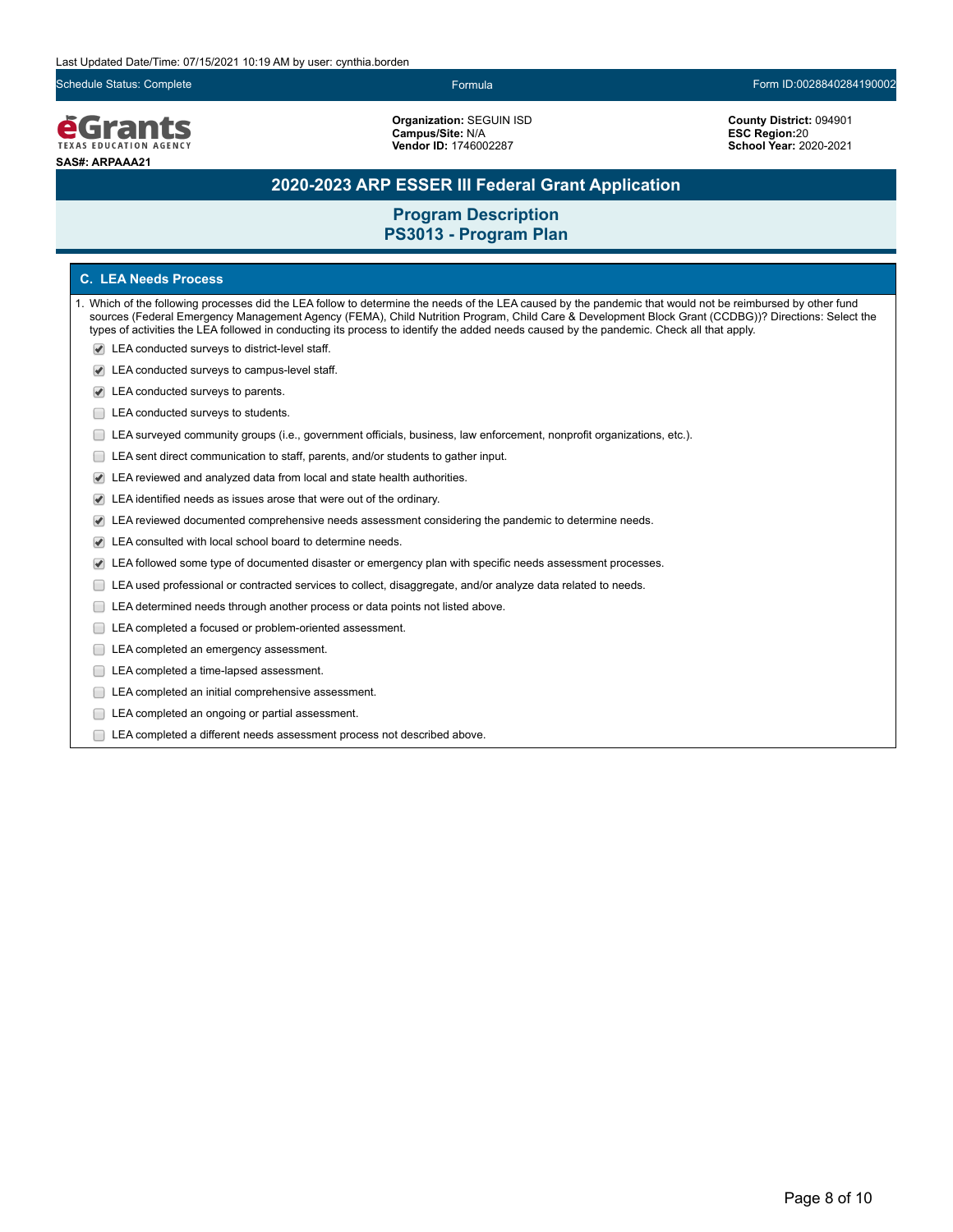Schedule Status: Complete Formula Form ID:0028840284190002

**e**Grants **TEXAS EDUCATION AGENCY SAS#: ARPAAA21**

**Organization:** SEGUIN ISD **Campus/Site:** N/A **Vendor ID:** 1746002287

**County District:** 094901 **ESC Region:**20 **School Year:** 2020-2021

## **2020-2023 ARP ESSER III Federal Grant Application**

## **Program Description PS3013 - Program Plan**

2. How did the LEA prioritize the needs identified in Line 1 above? Directions: Select the types of processes the LEA followed in prioritizing the needs of the LEA in determining what activities would be funded with ESSER III funds. Check all that apply. If all identified needs are being met with ESSER III funds, select "All needs met; no prioritization needed." **LEA** focused on largest expenditures. LEA focused on needs serving the largest number of students. **LEA** focused on needs serving the largest number of staff. LEA consulted with local school board to prioritize needs. LEA focused on Economically Disadvantaged or Socioeconomically Disadvantaged data. LEA focused on serving needs of identified student groups (at-risk, migrant, immigrant, SWD, English Learners, Homeless, Foster, etc.). LEA ranked campus needs per SC5000. LEA focused on governance needs. □ LEA focused on wellness needs. LEA focused on instructional continuity needs. **LEA** focused on postsecondary needs for seniors. LEA focused on facility needs. **LEA** focused on school operational needs. LEA focused on technology needs. **LEA focused on Personal Protective Equipment (PPE).** LEA focused on professional development and training needs to facilitate transition to remote/online/virtual classrooms and teaching. LEA prioritized needs through another process or data points not listed above. All needs met; no prioritization needed.

### **D. Maintenance of Equity**

Directions: Select one applicable response for which the LEA is exempt from the required Maintenance of Equity provision. If the LEA is not exempt from this provision, select "No".

1. Is the LEA exempt from the required Maintenance of Equity provision?

**√** No

Yes, LEA has fewer than 1,000 total enrollment

- **The State State State State State State State State State State State State State State State State State State State State State State State State State State State State State State State State State State State State S**
- Yes, LEA has only one campus per grade span (elementary, middle school, high school) within the LEA
- Maybe, the LEA will apply to USDE for a waiver for exceptional or uncontrollable circumstances
- $\Box$  Maybe, the LEA will apply to USDE for a waiver for a precipitous decline in financial resources in the LEA